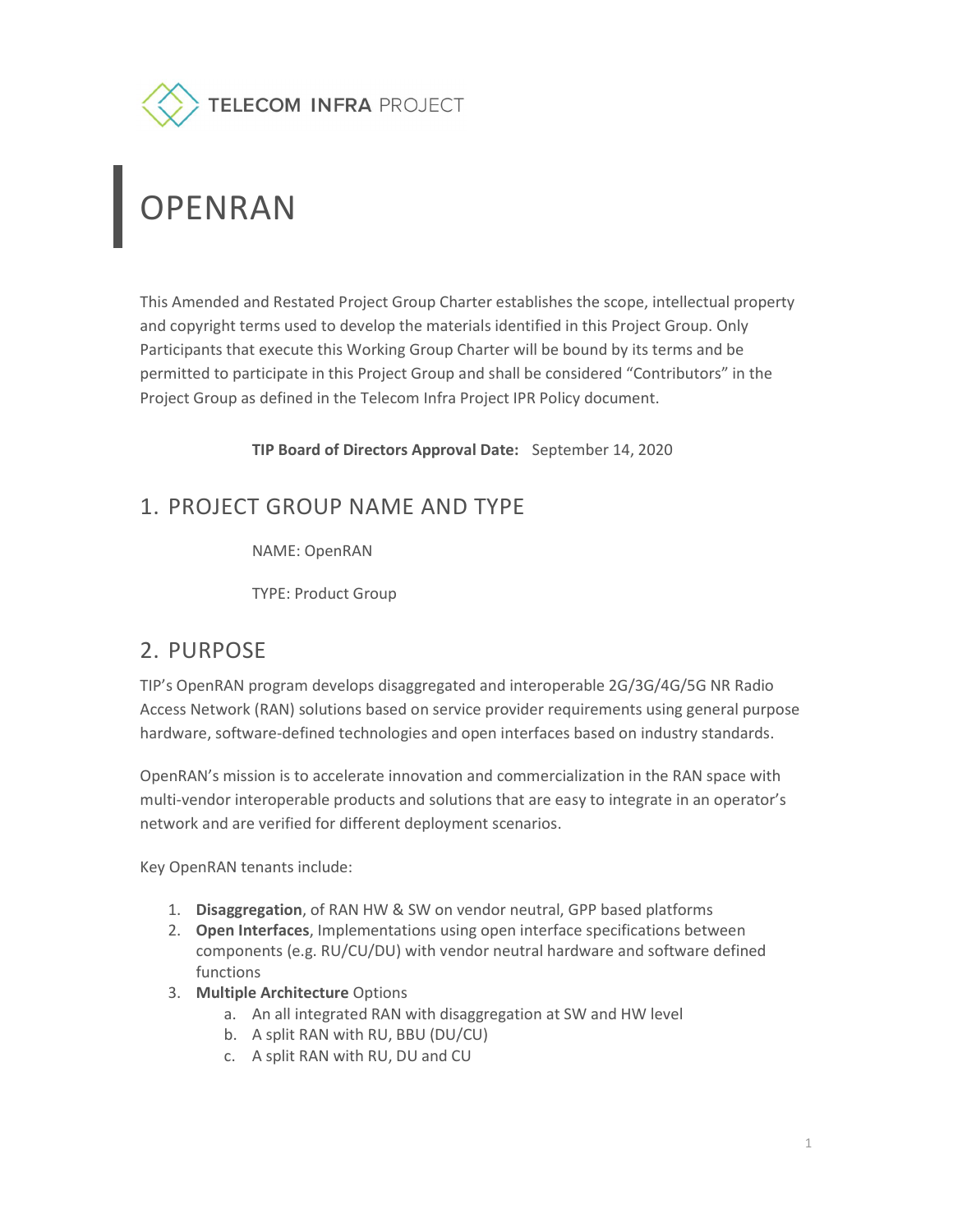- 4. Flexibility Multi vendor solutions enabling a diverse ecosystem for the operators to choose best-of-breed options for their 2G/3G/4G and 5G deployments
- 5. Solutions implemented on either Bare Metal or Virtualized or Containerized Platforms
- 6. Innovation via Adoption of New Technologies (AI/ML, CI/CD, etc.)
- 7. Supply Chain Diversity

### 3. GOAL

The goal for this Project Group is to accelerate the development, implementation and commercialization of disaggregated OpenRAN product solutions that satisfy Operator market needs.

The project group will strive towards the following goals:

- 1. Accelerating RAN disaggregation
- 2. Aggregating MNO Demand Signal
- 3. Developing Common Requirements
- 4. Align Vendor Roadmaps
- 5. Lowering integration cost and risks
- 6. Delivering easy to consume Deployment and Operational guidelines
- 7. Facilitating Adoption and Proliferation of OpenRAN solutions

The project group will work collaboratively to define Deliverables (defined in Section 5) for OpenRAN products for use in TIP validation activities including TIP Field Trials and to support product listings on the TIP Exchange. In order to support the creation of the Deliverables and support the Purpose, the Project Group will work with ecosystem partners and external organizations such as 3GPP, O-RAN Alliance etc. via third party collaboration agreements with TIP which will be subject to TIP's Liaison Policy (https://cdn.brandfolder.io/D8DI15S7/as/q7rnyofv487k-ebhzgl/Liaison\_Policy\_-\_Telecom\_Infra\_Project.pdf)

## 4. SCOPE

The proposed Deliverables will encompass all possible RAN streams, 2G, 3G, 4G, 5G. Each of the proposed workstreams will be addressing the building blocks (HW/SW) or distinct deployment use cases, as well as specifically identified design challenges on the radio side, e.g. indoor small cells, outdoor macro for mid to high capacity, and suitable wireless system architectures (both standalone and non-standalone) for the aforementioned building block requirements and deployment use cases, both of which are based on operator input. The workstreams will be identified as subgroups.

The Deliverables will address the requirements to integrate HW and SW components to deliver integrated and verified RAN models. The Deliverables will also set forth the guidelines and requirements for implementing and testing products in connection with the Deliverables. In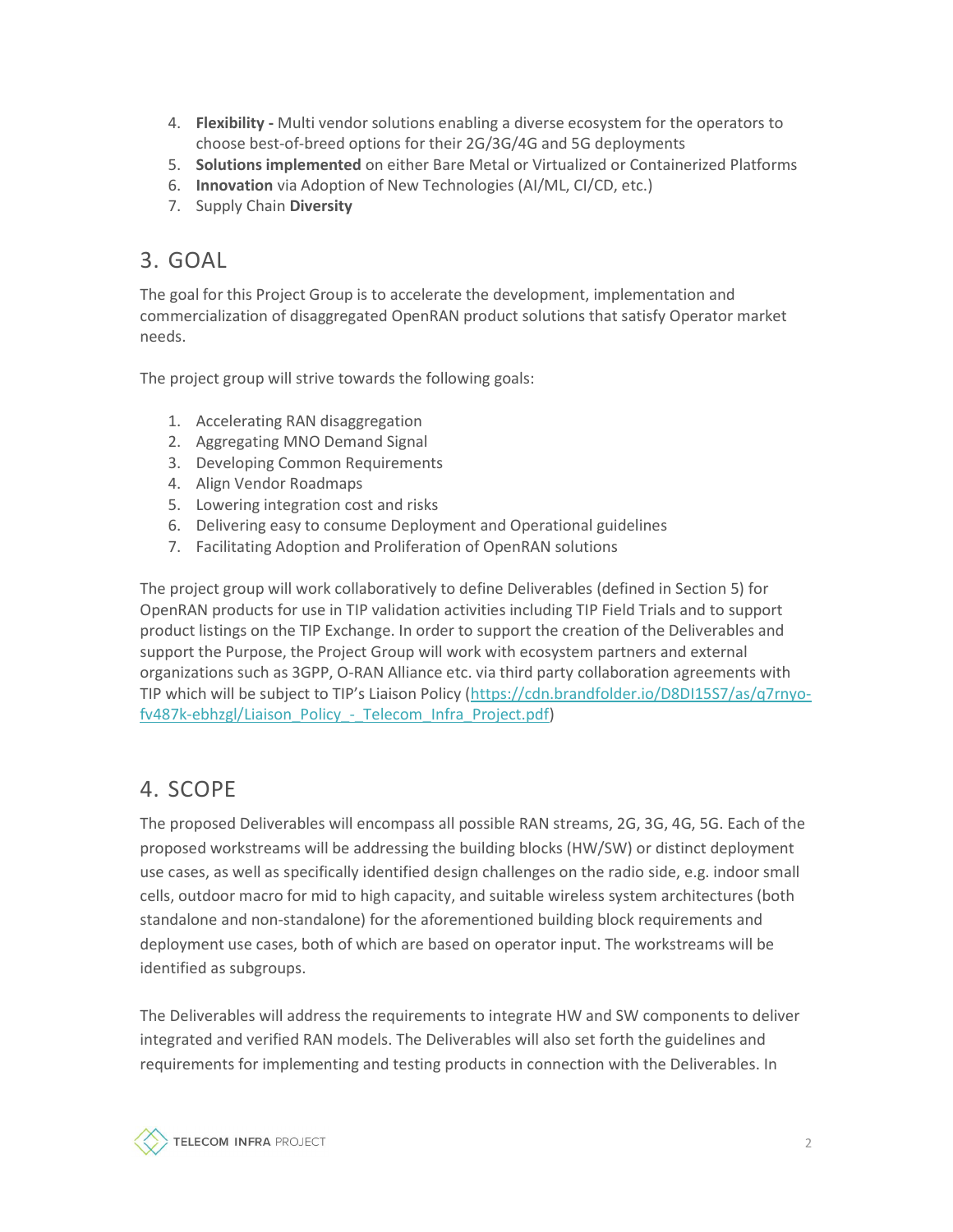addition to referencing industry developed or third party software in the Deliverables, the project group may collaboratively develop software within a TIP software project to support the TIP Deliverables. The TIP OpenRAN project group is not focused on developing interface specifications to design a handset or user equipment. Any change of Scope would require a recharter of this project group.

## 5. WORKSTREAMS AND DELIVERABLES

Each of the workstreams identified below will be addressing the building blocks (HW/SW) or distinct deployment use cases and design challenges on radio side and in various segments, e.g. indoor small cells, outdoor macro for mid to high capacity, and network management.

The following workstreams are envisioned for the Project Group focusing on specific segments and components. This is not an exhaustive list and may be expanded to support industry need and in line with the Scope noted above. Any such expansion within Scope that does not require additional types of Deliverables will not require this PG Charter to be re-chartered:

#### Segments: Focused on integrated RAN solutions for specific network use cases to reduce deployment scenario complexities

- Outdoor Macro: Deployment segment addressing coverage and capacity with outdoor macro base station solutions.
	- o Peri-Urban/Rural: Initial focus on legacy 2G/3G, 4G and 5G in future
	- $\circ$  Urban: Future workstream for dense Urban Deployment with a combination of macro, pico, and small cell variants
- Indoor: Indoor coverage with Small cells for 4G/5G

#### Components: Focused on improving the performance of individual OpenRAN technology components, SW and HW

- RIA: AI/ML Use Cases for MaMIMO, RRM, and SON
- NMS: FCAPS for OpenRAN, data model, and APIs
- RU: Defining Radio Unit Whitebox HW for 4G/5G
- DU/CU: Defining DU/CU Whitebox HW for 4G/5G

Proposed Project Group Deliverables: The following table defines the proposed Deliverables that the project group will draft and publish along with the TIP IPR terms and approval procures. Each project group will manage the finalization and publication of their Deliverables as noted below:

| Deliverable<br>No.<br><b>IPR Treatment</b> | <b>Approval Procedures</b> |
|--------------------------------------------|----------------------------|
|--------------------------------------------|----------------------------|

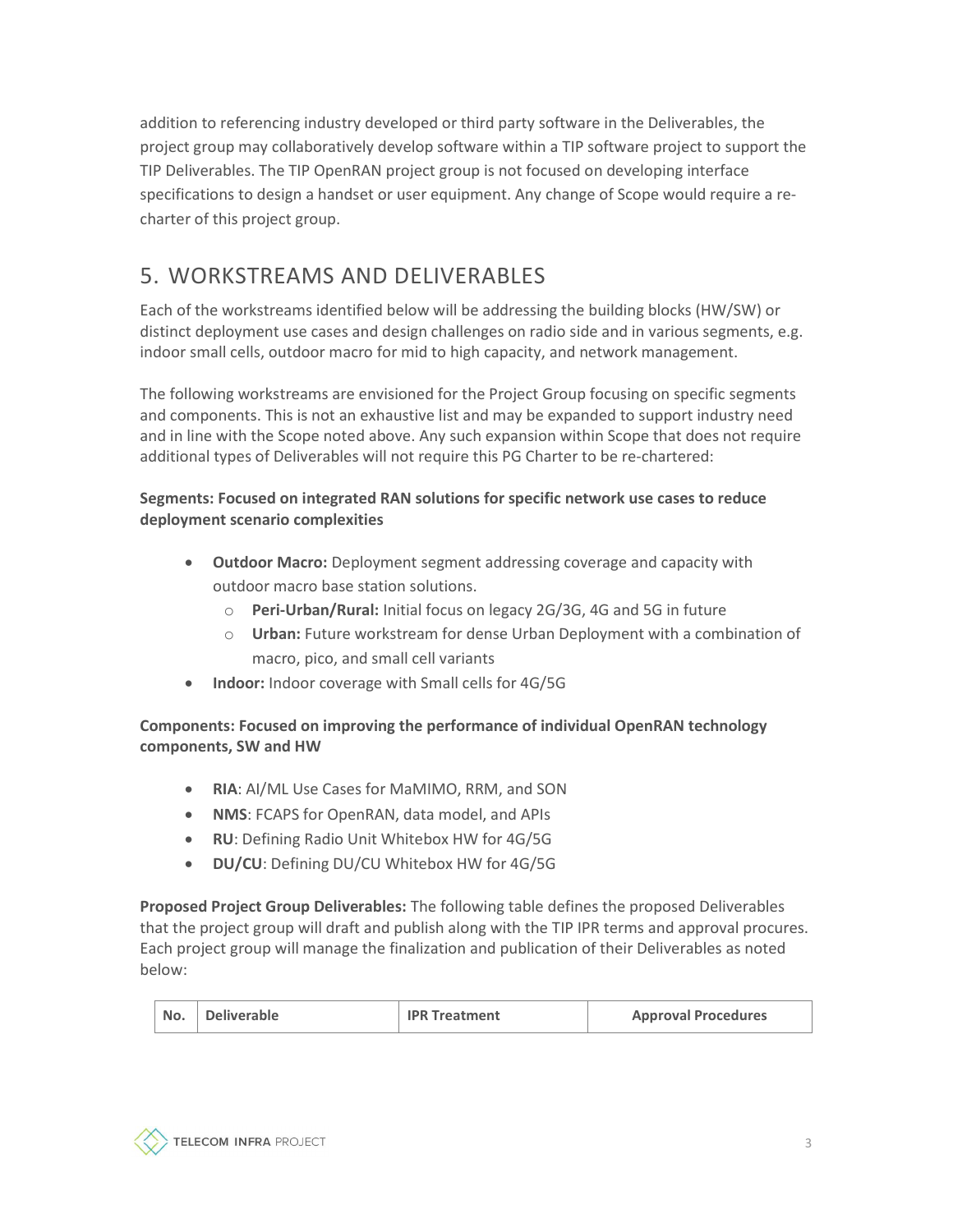| 1                     | Use Case Definition and<br><b>High-Level Requirements</b>                                                                         | <b>Document IPR Policy</b>                                                                | Versions by consensus of the<br>Project Group; final approval by<br>the Technical Committee                                                                                                                                                                                                                                                                                                      |
|-----------------------|-----------------------------------------------------------------------------------------------------------------------------------|-------------------------------------------------------------------------------------------|--------------------------------------------------------------------------------------------------------------------------------------------------------------------------------------------------------------------------------------------------------------------------------------------------------------------------------------------------------------------------------------------------|
| $\mathbf{2}^{\prime}$ | Architecture Design and<br><b>Detailed Requirements</b><br>Document                                                               | <b>Document IPR Policy</b>                                                                | Versions by consensus of the<br>Project Group; final approval by<br>the Technical Committee                                                                                                                                                                                                                                                                                                      |
| 3                     | Minimum Viable Product<br>(MVP) Definition Document<br>(Operator or vendor)                                                       | <b>Document IPR Policy</b>                                                                | Versions by consensus of the<br>Project Group; final approval by<br>the Technical Committee                                                                                                                                                                                                                                                                                                      |
| 4                     | White Papers or Case Study                                                                                                        | <b>Document IPR Policy</b>                                                                | Initial version may be created in<br>the Project Group, TIP<br>Community Lab, or Field Trials;<br>consensus driven approval in<br>the Project Group, Lab or Trial;<br>final approval by the Technical<br>Committee if the PG chooses to<br>publish                                                                                                                                               |
| 5                     | Test Specifications for use in<br>Lab and Trial activities, Test<br>Reports, Lab Exit Reports,<br><b>Field Trial Exit Reports</b> | <b>Document IPR Policy</b>                                                                | Initial version may be created in<br>the Project Group, TIP<br>Community Lab, or Field Trials;<br>consensus driven approval in<br>the Project Group, Lab or Trial;<br>final approval by the Technical<br>Committee if the PG chooses to<br>publish                                                                                                                                               |
| 6                     | Playbook                                                                                                                          | <b>Document IPR Policy</b>                                                                | Versions by consensus of the<br>Project Group; final approval by<br>the Technical Committee                                                                                                                                                                                                                                                                                                      |
| 7                     | Software (developed to<br>support Requirements;<br>sample applications; or<br>commercial<br>implementations)                      | TIP IPR Policy and TIP CLA;<br><b>Document IPR Policy for</b><br>supporting documentation | Prior to the development of<br>software, the project group will<br>form an official software project<br>approved by the TIP BOD with<br>an approved software license<br>consistent with the TIP IPR<br>Policy. The software project will<br>follow the terms outlined in the<br>TIP IPR Policy, the TIP CLA, and<br>any other project-related<br>procedures outlined prior to<br>Board approval. |

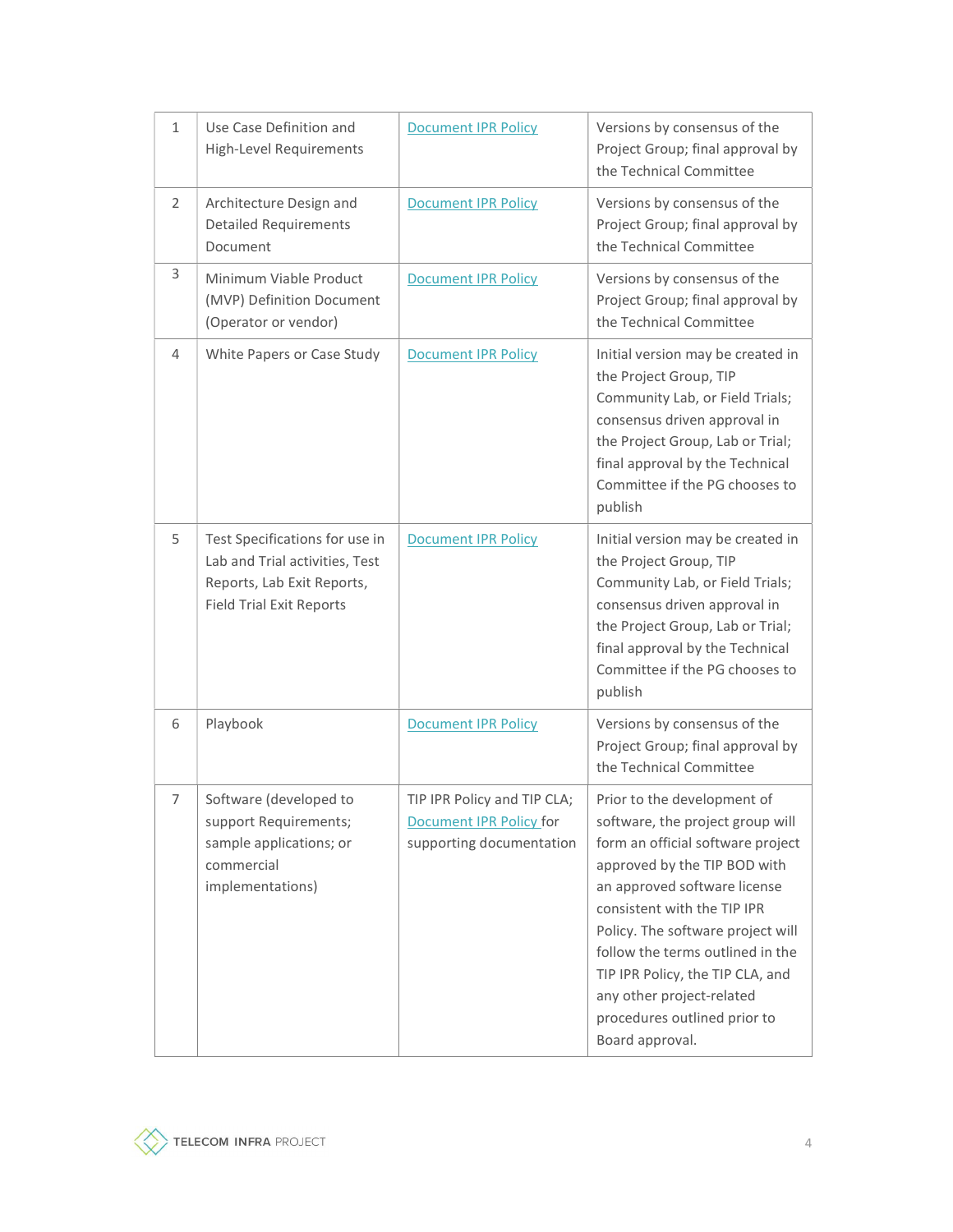## 6. INITIAL CHAMPIONS

Initial supporting partners include Vodafone, T-Mobile, Intel, China Unicom, Ooredoo, Smartfren, TPG, Dish, Deutsche Telekom, BT, Airtel, Vodafone Idea.

## 7. LEADERSHIP

PROPOSED CHAIRS Vodafone and T-Mobile

WORKSTREAM LEADS

- DU/CU: Vodafone, T-Mobile, Intel
- RU: Vodafone
- RIA: Vodafone, T-Mobile, BT
- Outdoor Macro: Ooredoo, TPG, Smartfren, Vodafone
- Indoor Small Cell: China Unicom, T-Mobile